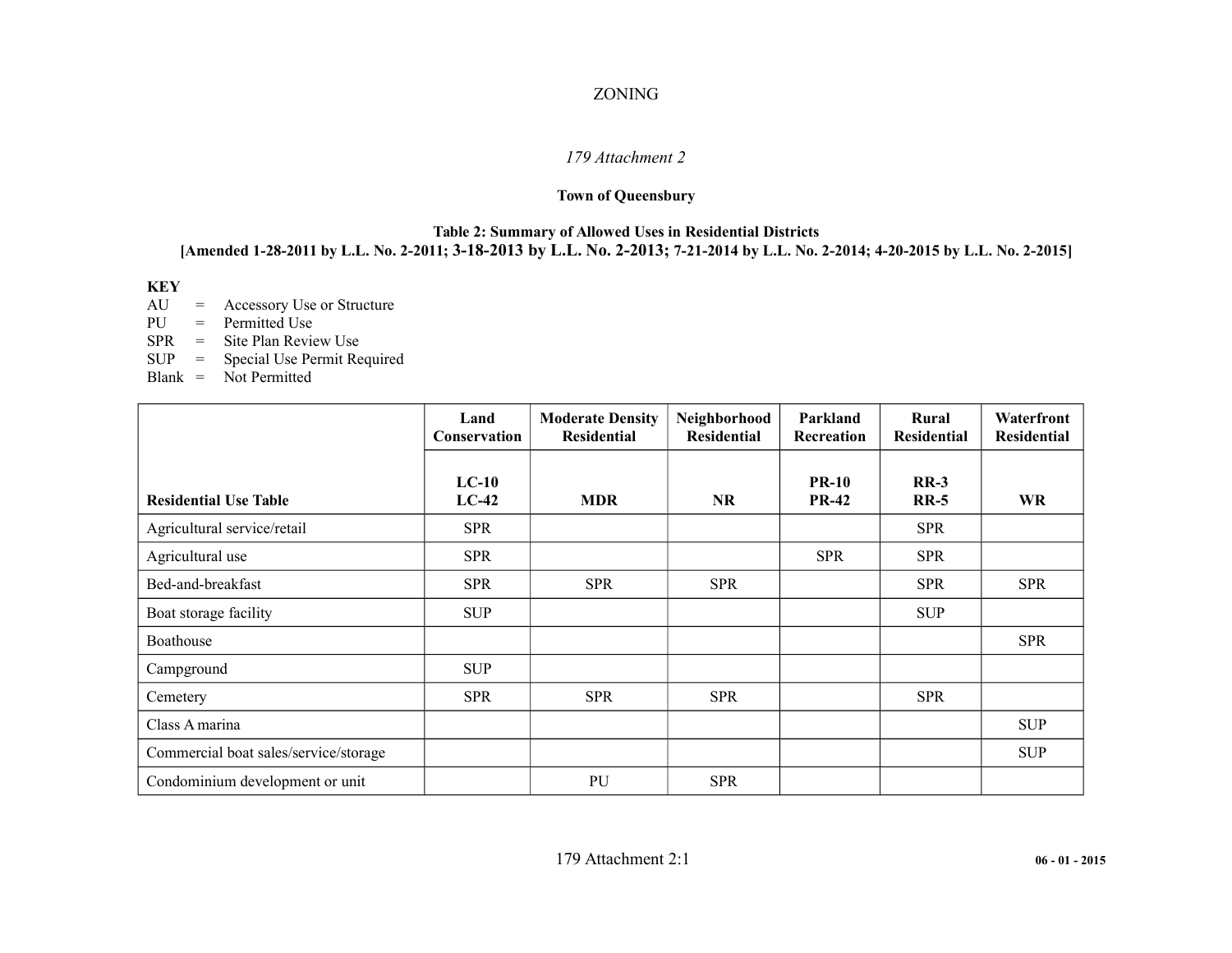# QUEENSBURY CODE

|                                         | Land<br>Conservation | <b>Moderate Density</b><br><b>Residential</b> | Neighborhood<br>Residential | Parkland<br>Recreation       | Rural<br><b>Residential</b> | Waterfront<br><b>Residential</b> |
|-----------------------------------------|----------------------|-----------------------------------------------|-----------------------------|------------------------------|-----------------------------|----------------------------------|
| <b>Residential Use Table</b>            | $LC-10$<br>$LC-42$   | <b>MDR</b>                                    | <b>NR</b>                   | <b>PR-10</b><br><b>PR-42</b> | $RR-3$<br><b>RR-5</b>       | <b>WR</b>                        |
| Day-care center                         |                      |                                               |                             |                              |                             |                                  |
| Duplex                                  |                      | PU <sup>3</sup>                               | PU <sup>3</sup>             |                              | PU <sup>3</sup>             |                                  |
| Food service                            |                      |                                               |                             |                              |                             | <b>SUP</b>                       |
| Golf course and/or country club         |                      |                                               |                             |                              |                             | <b>SUP</b>                       |
| Golf driving range                      |                      |                                               |                             |                              |                             | <b>SUP</b>                       |
| Group camp                              | <b>SPR</b>           |                                               |                             |                              | <b>SPR</b>                  |                                  |
| Home occupation                         | PU                   | AU                                            | AU                          |                              | AU                          | AU                               |
| Kennel                                  | <b>SUP</b>           |                                               |                             |                              | <b>SUP</b>                  |                                  |
| Library                                 |                      | <b>SPR</b>                                    | <b>SPR</b>                  |                              |                             | <b>SPR</b>                       |
| Mobile home <sup>1</sup>                |                      | PU <sup>1</sup>                               | PU <sup>1</sup>             |                              |                             |                                  |
| Motel                                   |                      |                                               |                             |                              |                             | <b>SUP</b>                       |
| Multifamily dwelling                    |                      | <b>SPR</b>                                    | <b>SPR</b>                  |                              |                             |                                  |
| Nursery                                 | <b>SPR</b>           | <b>SUP</b>                                    |                             |                              | <b>SUP</b>                  |                                  |
| Outdoor recreation                      | <b>SPR</b>           | <b>SPR</b>                                    | <b>SPR</b>                  |                              | <b>SPR</b>                  |                                  |
| Personal service                        |                      |                                               | <b>SUP</b>                  |                              |                             |                                  |
| Place of worship                        | <b>SPR</b>           | <b>SPR</b>                                    | <b>SPR</b>                  | <b>SPR</b>                   | <b>SPR</b>                  | <b>SPR</b>                       |
| Playground                              |                      | <b>SPR</b>                                    | <b>SPR</b>                  |                              | <b>SPR</b>                  | <b>SPR</b>                       |
| Private school                          |                      | <b>SPR</b>                                    | <b>SPR</b>                  |                              |                             | <b>SPR</b>                       |
| Produce stand less than 100 square feet | PU                   | PU                                            | PU                          | PU                           | PU                          | PU                               |